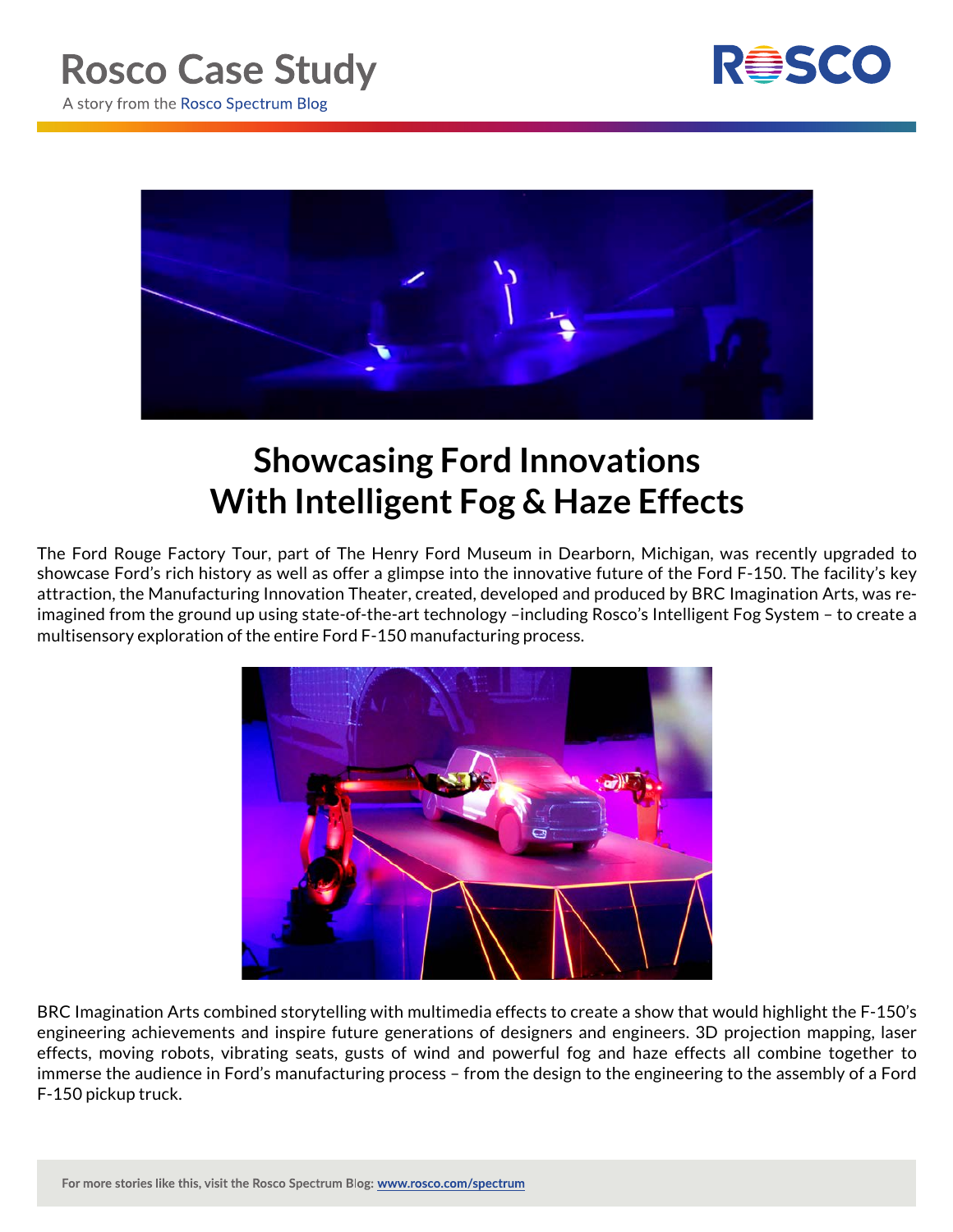

BRC wanted to use fog and haze to highlight certain moments of the show and create unique special effects emphasizing the F-150's entrance onto the stage, for example. One Rosco IFS Head was strategically mounted under the lift to produce thick clouds of fog and obscure the truck's appearance on stage. Two other IFS heads are installed in the catwalks above the stage to create haze effects that would showcase the laser beams in the show. The show ends with a flash of lights and another burst of fog from the IFS under the stage as the F-150 quickly disappears again.



The BRC team needed fog & haze effects that would also disappear quickly in order to keep their projections visible as the show continued. This meant they needed a fluid that would dissipate swiftly in order not to interfere with consecutive scenes. After experimenting with different fog fluids, the quick-dissipating Rosco Stage & Studio Fog Fluid proved to be the right choice for this project.